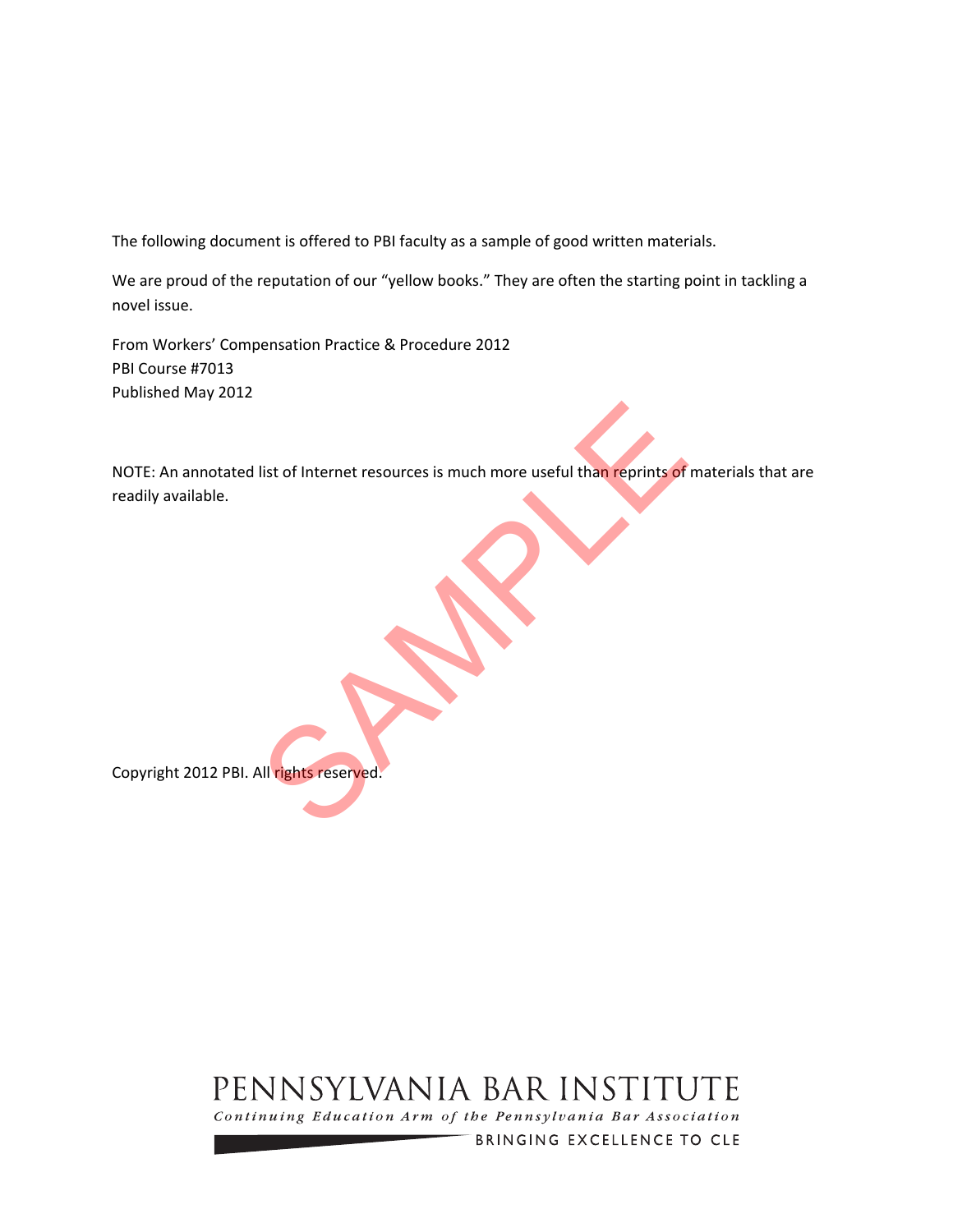# Internet Resources for Pennsylvania Workers' Compensation Practitioners<sup>1</sup>

# **Pennsylvania Workers' Compensation Links**

### **Pennsylvania Appellate Opinions**

(published daily by the Administrative Office of Pennsylvania Courts) <http://www.pacourts.us/Opinions/Default.htm>

### **Bureau, Department of Adjudication, and SWIF Home Pages**

Go to the Department of Labor and Industry website: [http://www.dli.state.pa.us.](http://www.dli.state.pa.us)

Click on the "Workers' Compensation" button near the bottom of the page. This will take you to the Bureau of Workers' Compensation home page, with links to the Office of Adjudication and the State Workers' Insurance Fund (SWIF).

### **Bureau Home Page**

Follow the procedure above. The links in the left-hand column of the Bureau home page will take you to many helpful items, including:

- Average weekly wage schedules (under "Claims Information")
- A location where claim petitions can be filed electronically (under "Claims Information")
- Downloadable forms (under "Forms"; also see appendix 8 in this book)
- Bureau codes (under "Workers' Compensation Insurance")
- Frequently Asked Questions (FAQs)

Here is a direct link to aid users in identifying workers' compensation insurance information for Pennsylvania employers:

<http://www.portal.state.pa.us/portal/server.pt?open=514&objID=552709&mode=2>

### **Office of Adjudication Website (including the Judge Book and the Act)**

Go to the Department of Labor and Industry website: [http://www.dli.state.pa.us a](http://www.dli.state.pa.us)nd click on the link for Workers' Compensation Office of Adjudication in the left-hand column. There is also a link from the top of the Bureau home page. "Workers' Compensation" button near the bottom of the page<br>
us of Workers' Compensation home page, with links to the C<br>
e Workers' Insurance Fund (SWIF).<br> **le Page**<br>
rocedure above. The links in the left-hand column of the

The Office of Adjudication home page links offer many useful resources, including:

- E-mail resource accounts for e-mails and routine correspondence to a WCJ's office. See the link for what may (and may not) be sent, and the proper format.
- Judges' Procedural Requirements, commonly called The Judgebook, in the left-hand column under "Judge Information"
- The entire text of the Workers' Compensation Act (361 pages, in searchable, printable format), under the "Related Links" at the bottom of the page
- Forms, including Compromise and Release form, under "Forms" toward the bottom of the page
- Links for Electronic Petition Filing, toward the bottom of the page
- Office of Adjudication "WCOA Quick Links" to other home pages and related websites, under the "Related Links" at the bottom of the page

<sup>1.</sup> Know of a resource not listed here? E-mail sswope@pbi.org to suggest items for the next edition.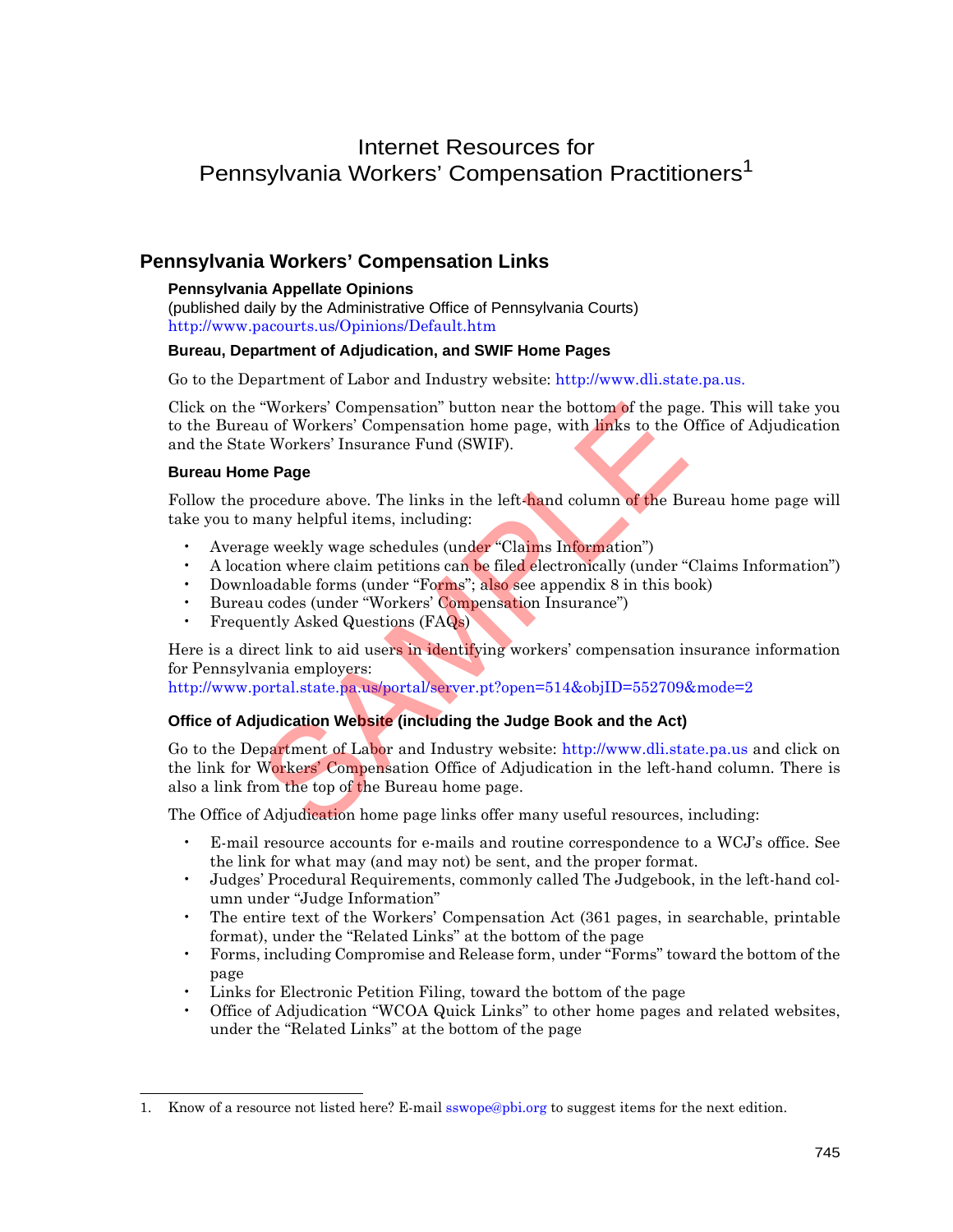### **Workers' Compensation Appeal Board**

Go to the Department of Labor and Industry website, at [http://www.dli.state.pa.us.](http://www.dli.state.pa.us) Click the "Individuals" link on the left. A page will display entitled "Services and Information for Individuals." Follow the Workers' Compensation Appeal Board link on this page. Here you will find:

- A list of the members of the Board
- Forms and instructions for the appeal process
- A list of upcoming hearing dates
- Frequently asked questions (FAQs), with answers

### **Pennsylvania Code Online**

<http://www.pacode.com>

### **Board Rules**

<http://www.pacode.com/secure/data/034/chapter111/chap111toc.html>

### **Bureau Rules, Regulations, and Statements of Policy**

http://www.pacode.com/secure/data/034/partVIIItoc.html

### **Judges' Rules**

http://www.pacode.com/secure/data/034/chapter131/chap131toc.html

### **Qualifications for Vocational Experts Approved by the Department**

http://www.pacode.com/secure/data/034/chapter123/subchapCtoc.html

### **Other State Agencies**

### **Department of Labor and Industry**

http://www.dli.state.pa.us

### **Department of Health**

http://www.dsf.health.state.pa.us/health/site/default.asp

### **Department of State**

[http://www.portal.state.pa.us/portal/server.pt/community/department\\_of\\_state/12405](http://www.portal.state.pa.us/portal/server.pt/community/department_of_state/12405)

To file complaints against health-care providers: [http://www.portal.state.pa.us/portal/server.pt/community/file\\_a\\_complaint/12406](http://www.portal.state.pa.us/portal/server.pt/community/file_a_complaint/12406) Regulations, and [S](http://www.licensepa.state.pa.us/)tatements of Policy<br>
de.com/secure/data/034/partVIIItoc.html<br>
de.com/secure/data/034/chapter131/chap131toc.html<br>
de.com/secure/data/034/chapter131/chap131toc.html<br>
and Com/secure/data/034/chapter123/subch

#### To obtain information on provider licensure: http://www.licensepa.state.pa.us/

### **Insurance Department**

(for a list of workers' compensation insurers) <http://www.insurance.pa.gov/>

Click on "Services for Consumers," on the left, then click on "Find an Insurance Professional"; click the link on the page for "Find an Insurance Company," choose Workers' Compensation from the options at the bottom of the page, and click the search button.

### **Pennsylvania Child Support Website**

<https://www.humanservices.state.pa.us/csws/index.aspx>

# **Federal Links**

### **Code of Federal Regulations** <http://www.gpo.gov/fdsys/browse/collectionCfr.action?collectionCode=CFR>

**Food & Drug Administration** <http://www.fda.gov/>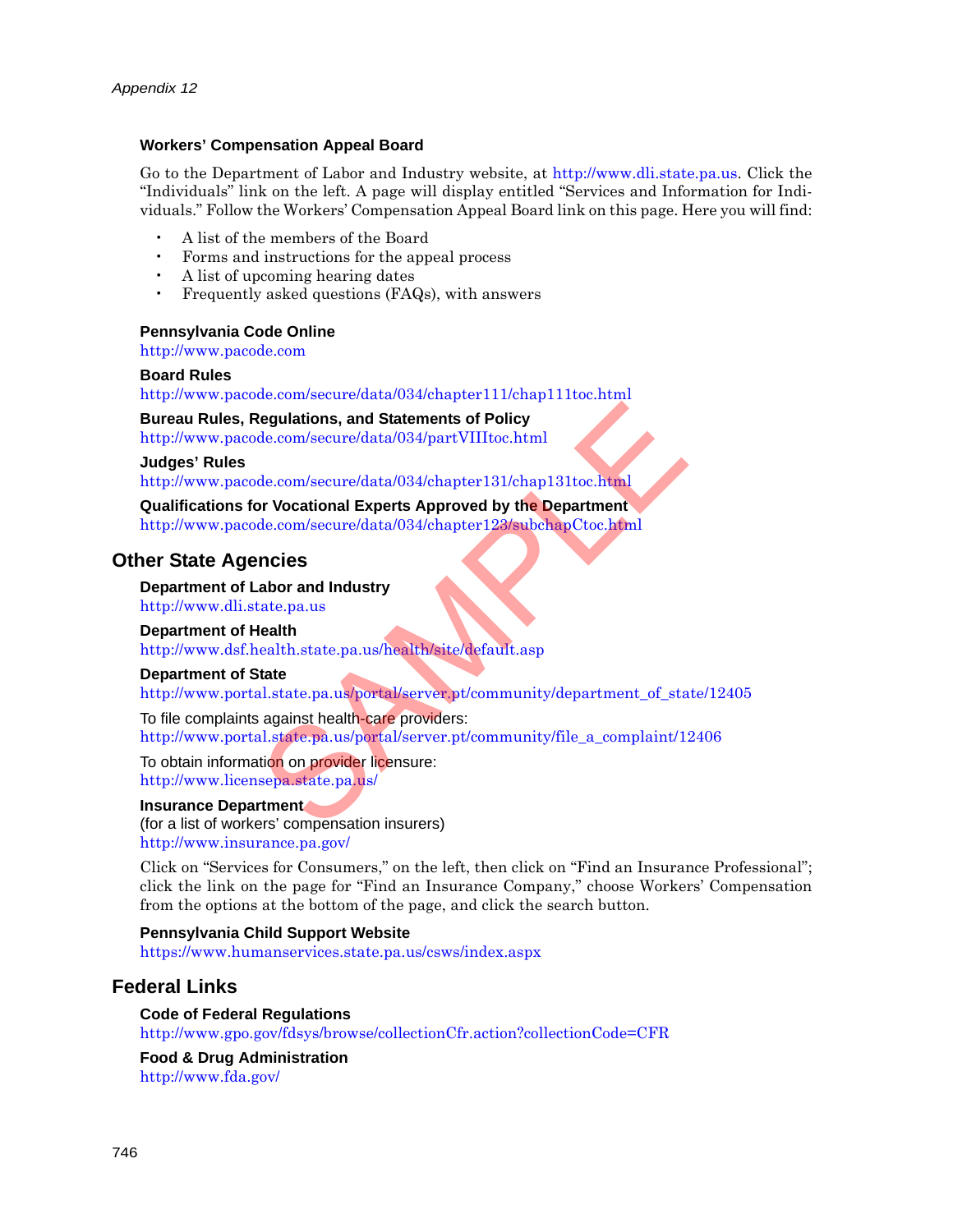### **OSHA**

<http://www.osha.gov/>

**Social Security Administration** <http://www.ssa.gov> Current Rules and Regulations: <http://www.ssa.gov/regulations/index.htm>

# **Also see separate heading for Medicare resources**

# **Medicare Resources**

**Centers for Medicare and Medicaid Services** <http://www.cms.hhs.gov/default.asp?>

**Medicare Part B Reference Manual** <https://www.highmarkmedicareservices.com/partb/index.html>

**National Center for Health Statistics** (for life expectancies) http://www.cdc.gov/nchs/products.htm

# **Medical Websites**

**Jenkins Law Library's Medical Links** <http://jenkinslaw.libguides.com.proxy.jenkinslaw.org/content.php?pid=128606&sid=1103577> nter for Health [S](http://www.doereport.com/)tatistics<br>
stancies)<br>
dc.gov/nchs/products.htm<br>
sites<br>
r Library's Medical Links<br>
slaw.libguides.com.proxy.jenkinslaw.org/content.php?pid=12<br>
pard of Medical Specialists<br>
on on board certification of physi

### **American Board of Medical Specialists**

(for information on board certification of physicians) http://www.abms.org

### **American Medical Association**

(for general information on physicians) http://www.ama-assn.org

### **American Osteopathic Association**

(for information on board certification of physicians) http://www.osteopathic.org/Pages/default.aspx

### **The Doe Report**

(comprehensive source of online medical demonstrative evidence) http://www.doereport.com/

**National Institute for Occupational Safety and Health** http://www.cdc.gov/niosh/

### **Medscape**

("robust and integrated medical information and education tools") <http://www.medscape.com/>

**National Institutes of Health** <http://www.nih.gov/>

**National Library of Medicine** <http://www.nlm.nih.gov/>

**New England Journal of Medicine** <http://content.nejm.org/>